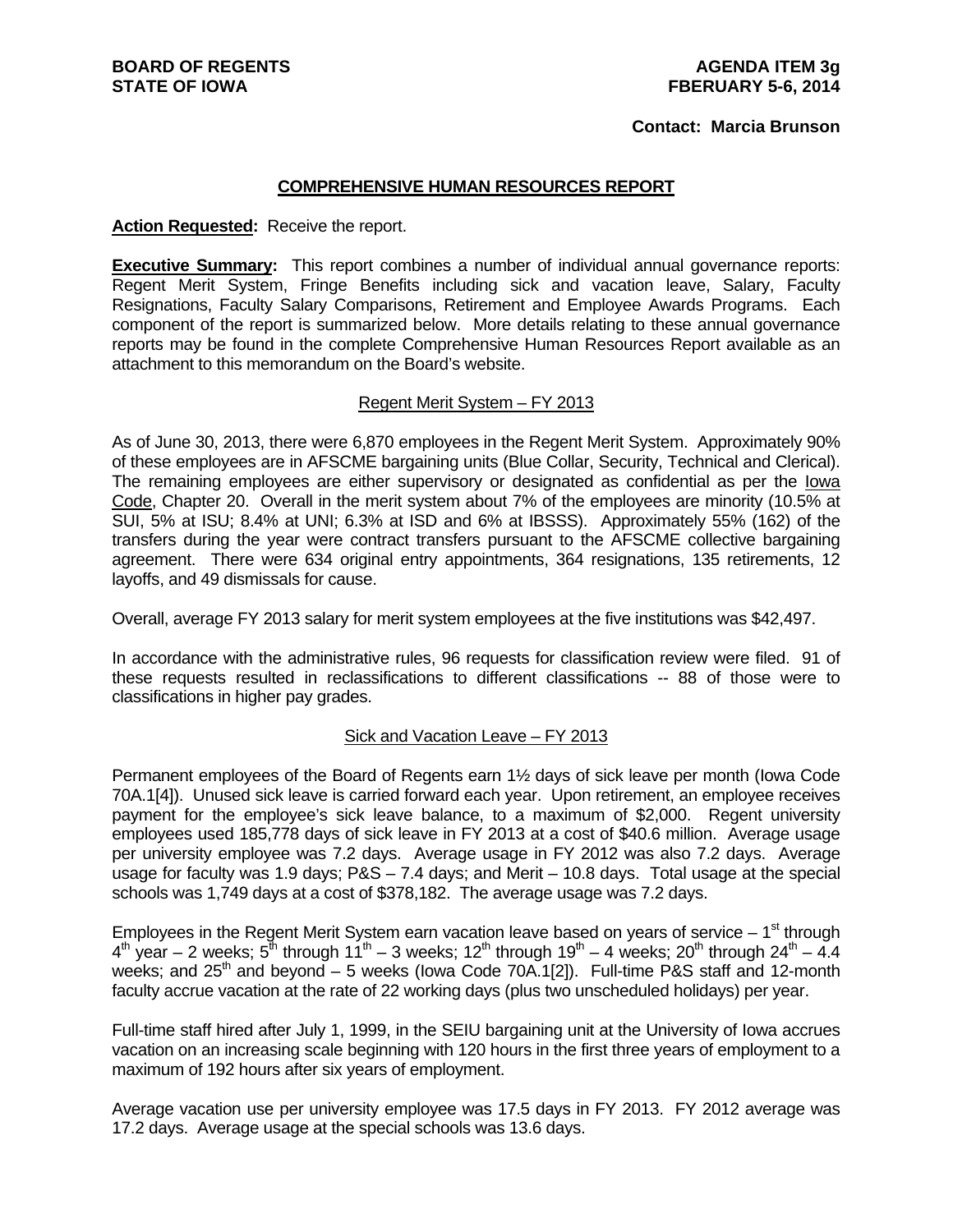In addition to vacation leave, state employees (including Regent employees) receive nine paid holidays plus two unscheduled days which are accrued as vacation.

### Fringe Benefits – FY 2013

The Regent institutions spent \$553.7 million for insurance and retirement programs for faculty and staff during FY 2013. Institutional costs for fringe benefits as a percent of payroll were: SUI – 30.1%; ISU – 31.7%; UNI – 33.3%; ISD – 38.3%; and IBSSS – 44.4%.

Employees of the Board of Regents are covered by Social Security and Medicare. Social Security contribution is 6.2% for the employer and 6.2% for the employee to a calendar year 2013 salary maximum of \$113,700. Medicare contribution is 1.45% on all salary. The salary maximum for social security contributions increases to \$117,000. In FY 2013, the institutions contributed \$124.1 million to Social Security and Medicare.

Employees may elect to participate either in IPERS (a defined benefit program) or TIAA-CREF (a defined contribution program) or a qualified substitute. About 54 employees at ISU are covered by federal retirement. Approximately 23,570 employees participate in TIAA-CREF and 5,329 in IPERS. At the universities historically, the employer contribution to TIAA-CREF is 10%, and the employee contribution is 5%. Contributions to TIAA-CREF at the special schools are at the IPERS rates – 8.93% by the employer and 5.95% by the employee. In FY 2013, the institutions contributed \$149.7 million to TIAA-CREF and \$8.3 million to IPERS.

The institutions provide employees with life insurance, accidental death and dismemberment, and long term disability insurance.

Each university offers health and dental insurance programs for its faculty, P&S staff, and nonorganized merit staff. The AFSCME covered employees at the universities and all employees of the special schools participate in the state health and dental insurance programs. The total cost to the institutions to provide health insurance coverage to faculty and staff in FY 2013 was \$224.9 million and \$14.2 million for dental insurance.

More detailed information about the fringe benefits programs at the five institutions may be found in the full report beginning on page 12. The full report is available as an attachment to this memo on the Board's website.

### Retirement Report – FY 2013

In addition to regular retirement either through IPERS or TIAA-CREF, faculty and staff may retire by participating in the phased retirement program. The phased retirement program was first approved by the Board in 1982. With approval of the institutional administration, faculty and staff may request participation in phased retirement at age 57 with at least 15 years of service. Through the program, employees reduce their appointments to no greater than 65% and no less than 50%. A normal phasing period is five years; and during the first four years, the participant's salary reflects the actual time worked plus an additional 10% incentive. Benefits, except for FICA, IPERS and Federal Retirement, are paid as if the employee were fulltime. The current phased retirement program expires on June 30, 2017.

There were 60 new participants in phased retirement in FY 2013 with a total of 143 currently active. A total of 1,152 faculty and staff have participated in the program since its inception in 1982.

The cost of phased retirement incentives was \$3.9 million. Approximately \$5.6 million was released through operation of the phased retirement program. These funds were used in a variety of ways at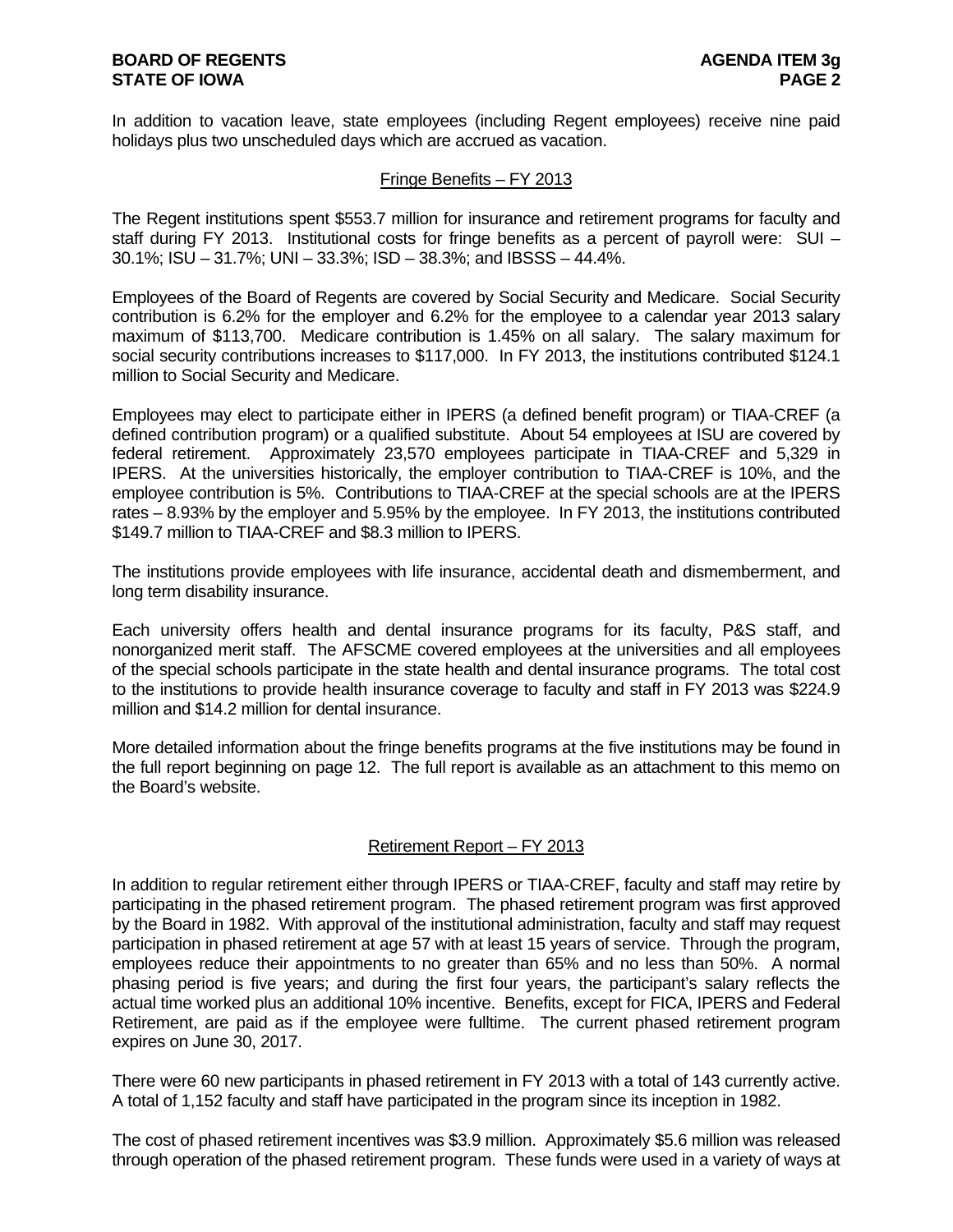the institutions with most going toward either replacement personnel or reallocations to fund other areas of need.

During FY 2013, 365 faculty and staff left the institutions through regular retirement.

### Salary Report – FY 2014

The information provided in the salary component of this report details salary increases and average salaries for the current fiscal year (FY 2014).

Average salary increases for faculty, P&S and merit staff for FY 2014 are as follows:

|                  | <b>Faculty</b> | <b>P&amp;S</b> | Merit** |
|------------------|----------------|----------------|---------|
| SUI              | 2.1%           | $2.4\%$ *      | 2.0%    |
| $\overline{ISU}$ | 3.2%           | 2.9%           | 1.25%   |
| $\frac{LN}{SD}$  | 2.0%           | 2.6%           | 1.1%    |
|                  | 2.8%           | 3.3%           | 2.9%    |
| <b>IBSSS</b>     | 3.2%           | 2.7%           | 1.8%    |

\* Excludes SEIU; SEIU average increase was 2.2%

AFSCME staff received no across-the-board increase in FY 2013; eligible employees received step increases valued at 4.5% for eligible employees.

More detailed tables are provided in the full report beginning on page 32. The full report is available on the Board's website as an attachment to this memo.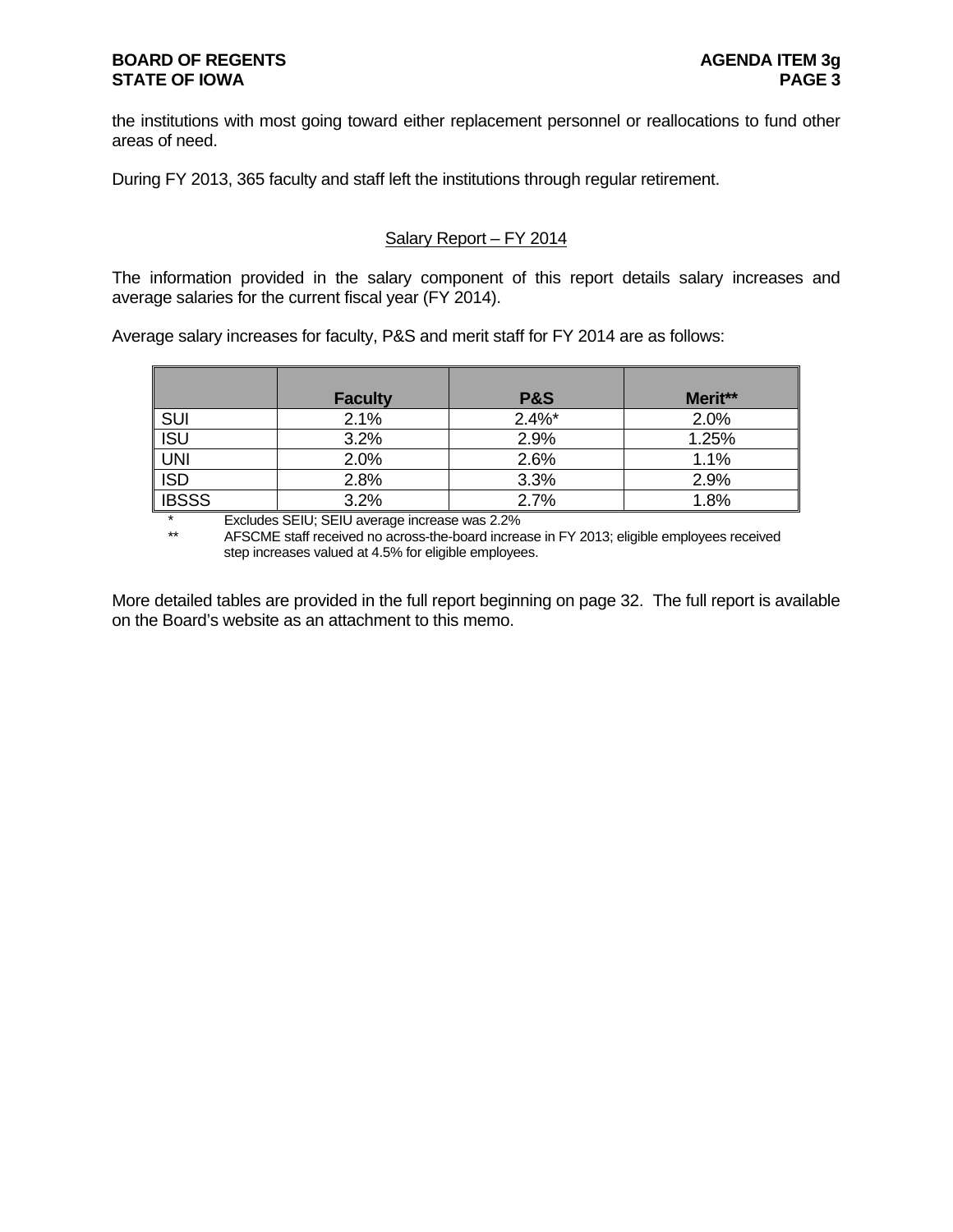### Faculty Salary Comparisons

For many years, the universities have used Board-designated peer groups to make comparisons in several other areas such as tuition and fees, residence system rates, and salaries. Each peer group has 10 institutions which were deemed by the Board to be comparable. These institutions are public universities in Minnesota, Illinois, Indiana, Ohio, Arizona, California, Michigan, North Carolina, Texas, and Wisconsin. (See Attachment A)

In order to get a broader comparison for faculty salaries, the ISU and SUI groups were expanded to include 57 AAU institutions in the AAU Data Exchange (AAUDE). (See Attachment B and Attachment C).

The University of Northern Iowa expanded its listing to include those institutions in the Education Trust. The salaries for these institutions are those that are published by the AAUP in its annual faculty salary survey. (See Attachment D).

The Education Trust was established in 1990 by the American Association of Higher Education as a special project to encourage colleges and universities to support K-12 reform efforts. Since then, the Education Trust has grown into an independent nonprofit organization. Its mission is to make schools and colleges work for all the young people they serve. The definition of the UNI peer institution as per the Education Trust Report is "competitive student selectivity, masters-degree granting, between 5,000 and 14,000 students, and a median SAT score between 1,000 and 1,100.

Attachment E (SUI) and Attachment F (ISU) compare average salaries as a percent of the respective peer group averages.

Attachment G provides a comparison of average faculty salary increases within the peer groups for the past five years.

Attachment H provides a comparison of faculty total compensation within the peer groups.

Attachment I provides comparison data relating to the salaries in the University of Iowa College of Medicine.

### Employee Award Programs -- FY 2013

In May 2005, the Board approved a pilot program to recognize exceptional performance by nonorganized professional and scientific staff at the University of Iowa. The program was approved for a one-year period. The program allowed for awards for exceptional performance (up to 10% of salary) and SPOT awards (\$75 or less).

Rather than consider an extension of the pilot award program at the University of Iowa, the Board approved a revision to the Policy Manual to authorize such programs at the other institutions. The policy requires submission of a report each year on the operation of the program.

The University of Iowa has had a fully operational program since the initial pilot. Iowa State University implemented its extra-meritorious performance pay program in FY 2011.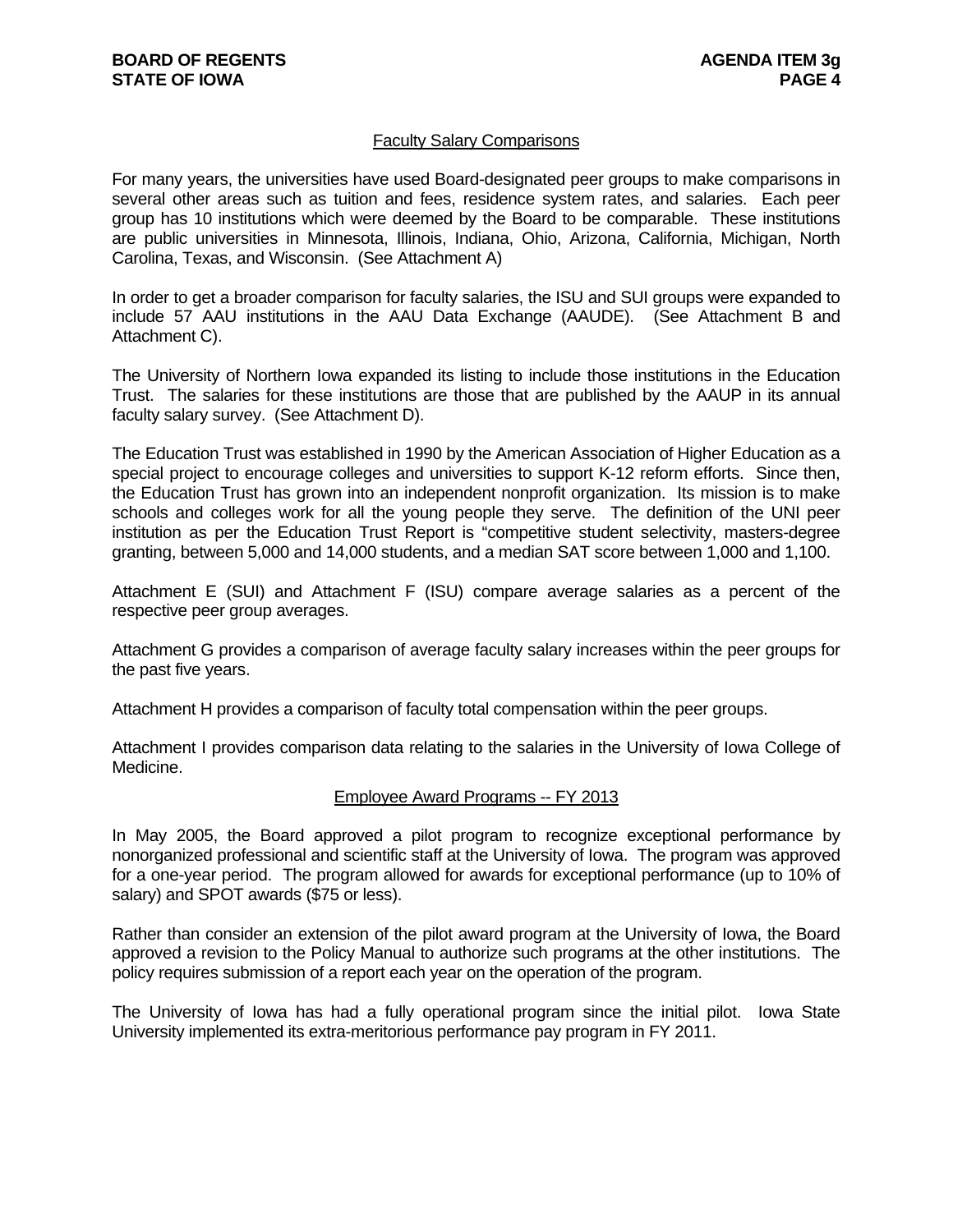### **BOARD OF REGENTS AGENDA ITEM 3g STATE OF IOWA** PAGE 5

The following table reflects the operation of the awards programs:

| University of Iowa        | <b>Eligible</b><br><b>Employees</b> | Number of<br><b>Awards</b><br><b>Presented</b> | <b>Dollar</b><br>Range of<br><b>Awards</b> | Average<br><b>Dollars</b><br>Awarded | Total<br><b>Dollars</b><br>Awarded |
|---------------------------|-------------------------------------|------------------------------------------------|--------------------------------------------|--------------------------------------|------------------------------------|
| <b>Exceptional</b>        | 5.513                               | 306                                            | $$136-$                                    | \$3,976                              | \$1,216,715                        |
| <b>Performance Awards</b> |                                     |                                                | \$18,593                                   |                                      |                                    |
| <b>Spot Awards</b>        | 5.513                               | 440                                            | $$50 - $75$                                | \$74                                 | \$52,650                           |

| <b>Iowa State University</b>                       | <b>Eligible</b><br><b>Employees</b> | Number of<br>Awards<br><b>Presented</b> | <b>Dollar</b><br>Range of<br><b>Awards</b> | Average<br><b>Dollars</b><br>Awarded | Total<br><b>Dollars</b><br>Awarded |
|----------------------------------------------------|-------------------------------------|-----------------------------------------|--------------------------------------------|--------------------------------------|------------------------------------|
| <b>Extra-Meritorious</b><br><b>Performance Pav</b> | 2.644                               | 53                                      | $$500 -$<br>\$8,200                        | \$1.554                              | \$147,549                          |
|                                                    |                                     |                                         |                                            |                                      |                                    |

H:\HR\Docket 2014\February\Comprehensive HR Report docket memo February 2014.doc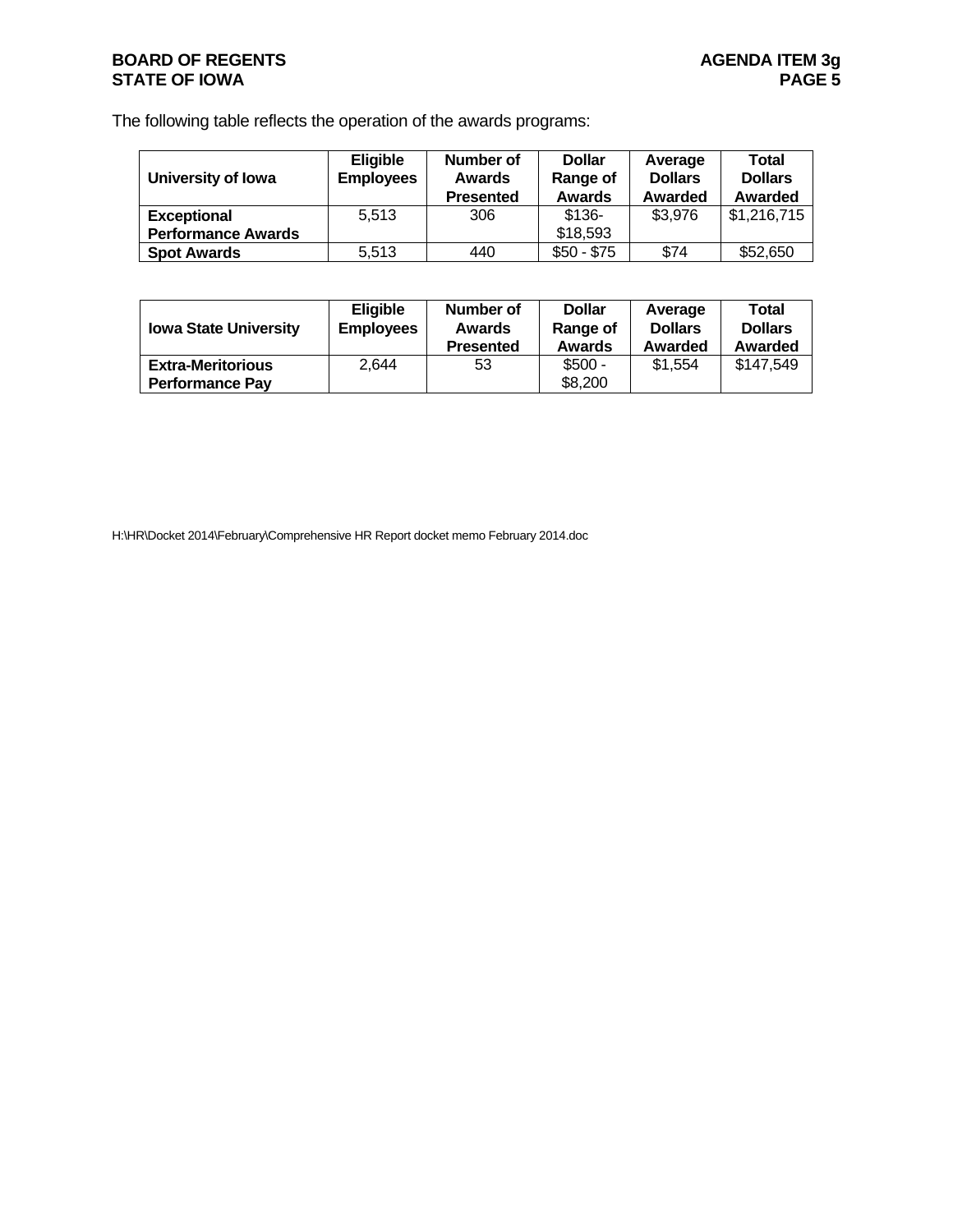### **REGENT INSTITUTIONS COMPARISON GROUPS AVERAGE FACULTY SALARIES, 2012-13 ESTIMATED FACULTY SALARY INCREASES, 2013-14**

|                                           |                                              | <b>Estimated</b>        |                                                 |
|-------------------------------------------|----------------------------------------------|-------------------------|-------------------------------------------------|
|                                           |                                              | <b>Average Percent</b>  | <b>Estimated</b>                                |
| <b>COMPARISON GROUPS</b>                  | <b>Average Faculty</b><br>Salary 2012-13 (1) | Increase 2013-14<br>(2) | <b>Average Faculty</b><br><b>Salary 2013-14</b> |
| University of California, Los Angeles     | 142,303                                      | 3.50%                   | 147,300                                         |
| University of Michigan, Ann Arbor         | 122,688                                      | n/a                     | 122,700                                         |
| University of North Carolina, Chapel Hill | 117,624                                      | 1.00%                   | 118,800                                         |
| University of Texas, Austin               | 117,705                                      | n/a                     | 117,700                                         |
| University of Illinois, Urbana            | 113,100                                      | 2.75%                   | 116,200                                         |
| Ohio State University, Main Campus        | 110,300                                      | 2.00%                   | 112,600                                         |
| University of Minnesota, Twin Cities      | 107,400                                      | 2.50%                   | 110,100                                         |
| Indiana University, Bloomington           | 106,245                                      | 2.50%                   | 108,900                                         |
| <b>UNIVERSITY OF IOWA</b>                 | 102,302                                      | 2.10%                   | 104,500                                         |
| University of Wisconsin                   | 102,800                                      | 1.00%                   | 103,800                                         |
| University of Arizona                     | 97,700                                       | 3.00%                   | 100,600                                         |
|                                           |                                              |                         |                                                 |
| University of Illinois, Urbana            | 113,100                                      | 2.75%                   | 116,200                                         |
| University of California, Davis           | 116,200                                      | n/a                     | 116,200                                         |
| Ohio State University, Main Campus        | 110,300                                      | 2.00%                   | 112,600                                         |
| University of Minnesota, Twin Cities      | 107,400                                      | 2.50%                   | 110,100                                         |
| Purdue University, Main Campus            | 104,200                                      | 1.00%                   | 105,200                                         |
| Michigan State University                 | 101,500                                      | 2.75%                   | 104,300                                         |
| University of Wisconsin                   | 102,800                                      | 1.00%                   | 103,800                                         |
| <b>IOWA STATE UNIVERSITY</b>              | 97,800                                       | 3.20%                   | 100,900                                         |
| University of Arizona                     | 97,700                                       | 3.00%                   | 100,600                                         |
| Texas A & M                               | 100,000                                      | n/a                     | 100,000                                         |
| North Carolina State University           | 99,800                                       | n/a                     | 99,800                                          |
|                                           |                                              |                         |                                                 |
| Central Michigan University               | 85,400                                       | 1.50%                   | 86,700                                          |
| Ohio University, Athens                   | 83,700                                       | 2.00%                   | 85,400                                          |
| University of North Carolina, Greensboro  | 85,000                                       | 0.00%                   | 85,000                                          |
| Northern Arizona University               | 75,900                                       | 5.00%                   | 79,700                                          |
| University of North Texas                 | 79,300                                       | 0.00%                   | 79,300                                          |
| California State University, Fresno       | 79,300                                       | n/a                     | 79,300                                          |
| UNIVERSITY OF NORTHERN IOWA               | 76,200                                       | 2.00%                   | 77,800                                          |
| Illinois State University                 | 76,700                                       | n/a                     | 76,700                                          |
| Indiana State University, Terre Haute     | 75,800                                       | n/a                     | 75,800                                          |
| University of Minnesota, Duluth           | 69,700                                       | n/a                     | 69,700                                          |
| University of Wisconsin, Eau Claire       | 63,900                                       | 1.00%                   | 64,500                                          |

(1) Academe, the Bulletin of the American Association of University Professors, Special Bulletin for 2011-12. The averages are for the ranks of professor, associate professor and assistant professor.

(2) Estimated increases obtained by universities through contacts with comparison institutions. Averages exclude clinical faculty per Academe guidelines. Average increases for Iowa universities are actual increases.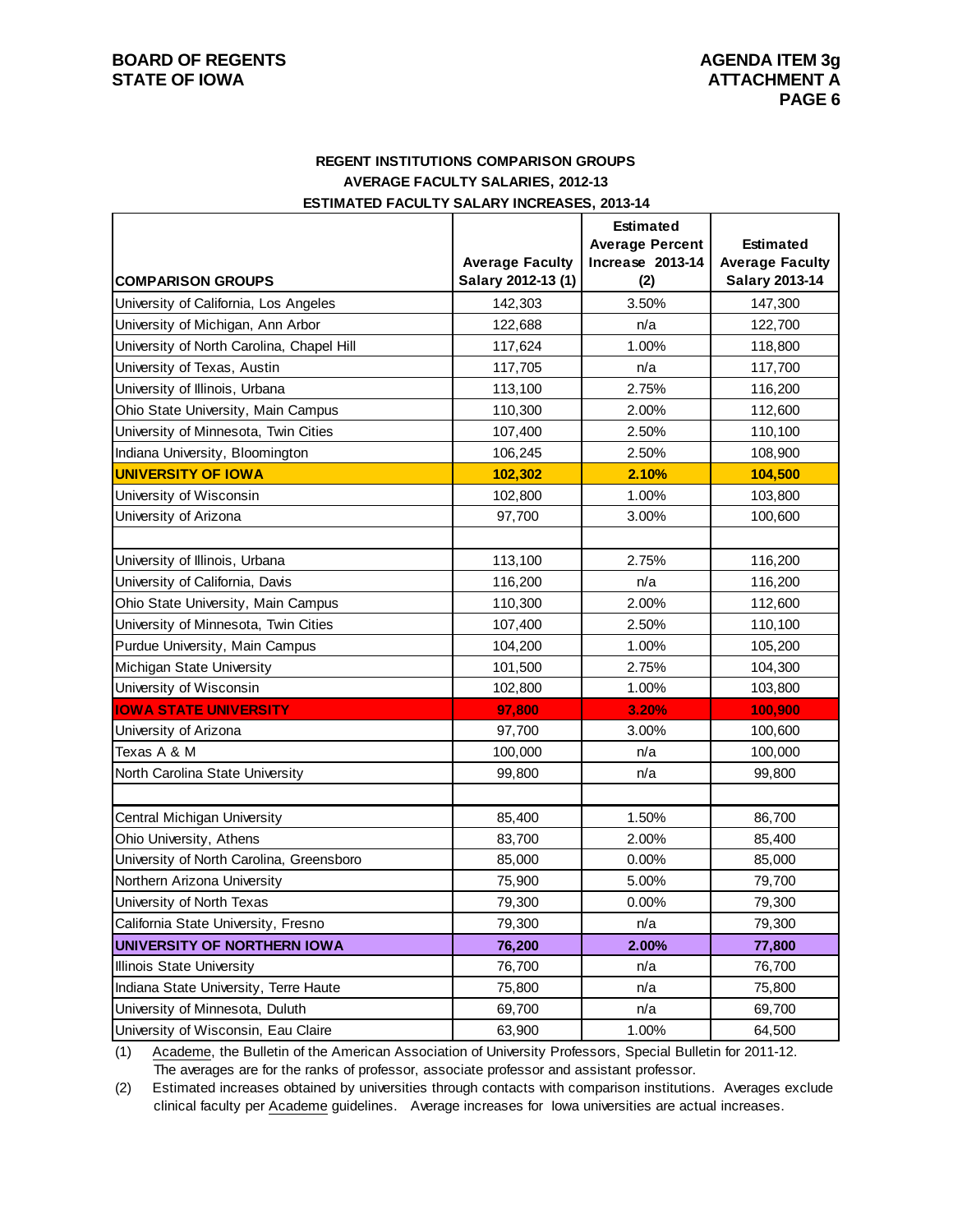## **BOARD OF REGENTS BOARD OF REGENTS**

### **STATE OF IOWA** ATTACHMENT B<br>PAGE 7  **PAGE 7**

| Average Instructional Faculty Salaries and Relative Standing     |                    |            |                   |                                     |            |                   |                   |            |                            |                    |                 |                          |
|------------------------------------------------------------------|--------------------|------------|-------------------|-------------------------------------|------------|-------------------|-------------------|------------|----------------------------|--------------------|-----------------|--------------------------|
| by Academic Rank, AAU Public and Private Institutions, Fall 2012 |                    |            |                   | (Adjusted to SUI Rank Distribution) |            |                   |                   |            |                            |                    |                 |                          |
|                                                                  |                    | Professor  |                   | <b>Associate Professor</b>          |            |                   |                   |            | <b>Assistant Professor</b> |                    | <b>Combined</b> | Three-Professorial-Ranks |
| Institution                                                      | Average<br>Salary  | N          | Salary<br>Ranking | Average<br>Salary                   | N          | Salary<br>Ranking | Average<br>Salary | N          | Salary<br>Ranking          | Average<br>Salary  | Ν               | Salary<br>Ranking        |
| Stanford                                                         | 207,347            | 503        | 2                 | 135,079                             | 405        | 1                 | 111,255           | 324        | 3                          | 158,319            | 1,232           | 1                        |
| Columbia                                                         | 212,345            | 503        | 1                 | 132,440                             | 405        | $\overline{2}$    | 105,825           | 324        | 5                          | 158,064            | 1,232           | $\overline{c}$           |
| Harvard                                                          | 203,030            | 503        | 3                 | 118,910                             | 405        | 6                 | 113,364           | 324        | $\overline{2}$             | 151,796            | 1,232           | 3                        |
| Princeton                                                        | 200,032            | 503        | 4                 | 129,101                             | 405        | 3                 | 96,794            | 324        | 10                         | 149,564            | 1,232           | 4                        |
| Penn                                                             | 186,987            | 503        | 5                 | 117,300                             | 405        | 7                 | 116,246           | 324        | 1                          | 145,474            | 1,232           | 5                        |
| MIT                                                              | 178,733            | 503        | 8                 | 122,564                             | 405        | 4                 | 106,305           | 324        | 4                          | 141,220            | 1,232           | 6                        |
| Duke                                                             | 180,224            | 503        | 7                 | 119,980                             | 405        | 5                 | 97,299            | 324        | 9                          | 138,612            | 1,232           | 7                        |
| Yale                                                             | 186,255            | 503        | 6                 | 113,063                             | 405        | 8                 | 94,164            | 324        | 13                         | 137,975            | 1,232           | 8                        |
| Northwestern                                                     | 176,682            | 503        | 9                 | 112,460                             | 405        | 9                 | 98,398            | 324        | 7                          | 134,983            | 1,232           | 9                        |
| Wash. Univ - St Louis<br><b>UCLA</b>                             | 175,816            | 503<br>503 | 10<br>12          | 103,586                             | 405<br>405 | 16<br>11          | 98,796            | 324<br>324 | 6<br>19                    | 131,816<br>127,505 | 1,232<br>1,232  | 10<br>11                 |
| Cornell University - Endowed College                             | 166,867<br>159,763 | 503        | 16                | 109,817<br>110,674                  | 405        | 10                | 88,506<br>97,797  | 324        | 8                          | 127,329            | 1,232           | 12                       |
| Rice                                                             | 165,410            | 503        | 13                | 105,249                             | 405        | 15                | 92,221            | 324        | 15                         | 126,385            | 1,232           | 13                       |
| Southern Cal                                                     | 160,517            | 503        | 15                | 107,766                             | 405        | 12                | 93,452            | 324        | 14                         | 125,539            | 1,232           | 14                       |
| Vanderbilt                                                       | 167,924            | 503        | 11                | 103,521                             | 405        | 17                | 84,907            | 324        | 26                         | 124,920            | 1,232           | 15                       |
| <b>UC Berkeley</b>                                               | 158,474            | 503        | 17                | 107,228                             | 405        | 13                | 94,656            | 324        | 12                         | 124,844            | 1,232           | 16                       |
| <b>Boston University</b>                                         | 157,044            | 503        | 18                | 106,896                             | 405        | 14                | 91,001            | 324        | 16                         | 123,190            | 1,232           | 17                       |
| <b>Brown</b>                                                     | 160,838            | 503        | 14                | 103,435                             | 405        | 18                | 86,041            | 324        | 22                         | 122,297            | 1,232           | 18                       |
| Michigan                                                         | 151,541            | 503        | 19                | 101,072                             | 405        | 19                | 88,758            | 324        | 17                         | 118,439            | 1,232           | 19                       |
| Rutgers                                                          | 149,779            | 503        | 20                | 100,422                             | 405        | 21                | 81,004            | 324        | 34                         | 115,467            | 1,232           | 20                       |
| Rochester                                                        | 138,704            | 503        | 31                | 100,870                             | 405        | 20                | 94,738            | 324        | 11                         | 114,704            | 1,232           | 21                       |
| <b>North Carolina</b>                                            | 147,887            | 503        | 21                | 96,585                              | 405        | 24                | 84,372            | 324        | 27                         | 114,319            | 1,232           | 22                       |
| <b>Texas</b>                                                     | 143,965            | 503        | 22                | 92,801                              | 405        | 29                | 85,950            | 324        | 23                         | 111.889            | 1,232           | 23                       |
| <b>UC San Diego</b>                                              | 142,172            | 503        | 25                | 92,751                              | 405        | 30                | \$88,647          | 324        | 18                         | 111,849            | 1,232           | 24                       |
| Georgia Tech<br><b>SUNY-Stony Brook</b>                          | 141,339<br>142,429 | 503<br>503 | 27<br>24          | 94,561<br>98,665                    | 405<br>405 | 25<br>22          | 86,812<br>78,856  | 324<br>324 | 21<br>39                   | 111,621<br>111,323 | 1,232<br>1,232  | 25<br>26                 |
| Virginia                                                         | 143,158            | 503        | 23                | 93,772                              | 405        | 27                | 82,907            | 324        | 30                         | 111,078            | 1,232           | 27                       |
| <b>Illinois</b>                                                  | 141,699            | 503        | 26                | 91,078                              | 405        | 37                | 87,351            | 324        | 20                         | 110,765            | 1,232           | 28                       |
| Maryland                                                         | 138,100            | 503        | 32                | 96,820                              | 405        | 23                | 85,206            | 324        | 24                         | 110,619            | 1,232           | 29                       |
| Penn State                                                       | 138,705            | 503        | 30                | 94,321                              | 405        | 26                | 82,525            | 324        | 31                         | 109,340            | 1,232           | 30                       |
| <b>UC</b> Irvine                                                 | 140,376            | 503        | 29                | 92,343                              | 405        | 31                | 82,294            | 324        | 32                         | 109,311            | 1,232           | 31                       |
| <b>Ohio State</b>                                                | 136,948            | 503        | 33                | 91,994                              | 405        | 33                | 85,072            | 324        | 25                         | 108,528            | 1,232           | 32                       |
| <b>Brandeis</b>                                                  | 131,444            | 503        | 40                | 93,426                              | 405        | 28                | 83,367            | 324        | 29                         | 106,303            | 1,232           | 33                       |
| <b>UC Santa Barbara</b>                                          | 140,546            | 503        | 28                | 86,791                              | 405        | 47                | 77,246            | 324        | 43                         | 106,228            | 1,232           | 34                       |
| Pittsburgh                                                       | 135,921            | 503        | 34                | 91,511                              | 405        | 35                | 75,815            | 324        | 46                         | 105,515            | 1,232           | 35                       |
| <b>Minnesota</b>                                                 | 134,290            | 503        | 35                | 88,465                              | 405        | 44                | 81,826            | 324        | 33                         | 105,428            | 1,232           | 36                       |
| SUNY-Buffalo                                                     | 133,727            | 503        | 36                | 91,797                              | 405        | 34                | 78,502            | 324        | 40                         | 105,420            | 1,232           | 37                       |
| Indiana<br>Case Western                                          | 131,959<br>132,323 | 503<br>503 | 39<br>37          | 88,590<br>89,580                    | 405<br>405 | 43<br>40          | 80,441<br>78,015  | 324<br>324 | 35<br>41                   | 104,154<br>103,990 | 1,232<br>1,232  | 38<br>39                 |
| <b>UC Davis</b>                                                  | 130,230            | 503        | 42                | 90.121                              | 405        | 39                | 80,058            | 324        | 37                         | 103,851            | 1,232           | 40                       |
| Colorado                                                         | 127,763            | 503        | 43                | 92,169                              | 405        | 32                | 79,385            | 324        | 38                         | 103,339            | 1,232           | 41                       |
| Purdue                                                           | 127,717            | 503        | 44                | 89,299                              | 405        | 41                | 80,410            | 324        | 36                         | 102,646            | 1,232           | 42                       |
| lowa                                                             | 132,172            | 503        | 38                | 87,396                              | 405        | 46                | 74,564            | 324        | 49                         | 102,302            | 1,232           | 43                       |
| Washington                                                       | 124,254            | 503        | 45                | 89,158                              | 405        | 42                | 84,126            | 324        | 28                         | 102.163            | 1,232           | 44                       |
| Michigan State                                                   | 131,205            | 503        | 41                | 90,912                              | 405        | 38                | 71,034            | 324        | 52                         | 102,135            | 1,232           | 45                       |
| Wisconsin                                                        | 118,761            | 503        | 50                | 91.108                              | 405        | 36                | 77,468            | 324        | 42                         | 98,811             | 1,232           | 46                       |
| Syracuse                                                         | 122,796            | 503        | 46                | 87,654                              | 405        | 45                | 75,501            | 324        | 47                         | 98,806             | 1,232           | 47                       |
| Iowa State                                                       | 119,295            | 503        | 49                | 86,064                              | 405        | 48                | 76,607            | 324        | 44                         | 97,144             | 1,232           | 48                       |
| Florida                                                          | 122,502            | 503        | 47                | 81,090                              | 405        | 50                | 70,985            | 324        | 53                         | 95,340             | 1,232           | 49                       |
| Arizona                                                          | 119,634            | 503        | 48                | 81,885                              | 405        | 49                | 74,013            | 324        | 50                         | 95,227             | 1,232           | 50                       |
| Kansas                                                           | 118,334            | 503        | 51                | 80,612                              | 405        | 51                | 71,823            | 324        | 51                         | 93,702             | 1,232           | 51                       |
| Nebraska                                                         | 116,009<br>110,925 | 503        | 53                | 78,937                              | 405        | 53                | 74,584            | 324        | 48                         | 92,928             | 1,232           | 52                       |
| Oregon<br>Missouri                                               | 117,188            | 503<br>503 | 54<br>52          | 80,324<br>77,989                    | 405<br>405 | 52<br>54          | 76,528<br>63,848  | 324<br>324 | 45<br>54                   | 91,819<br>90,274   | 1,232<br>1,232  | 53<br>54                 |
|                                                                  |                    |            |                   |                                     |            |                   |                   |            |                            |                    |                 |                          |
| Mean                                                             | \$147,779          |            |                   | \$98,370                            |            |                   | \$86,068          |            |                            | \$115,308          |                 |                          |
|                                                                  |                    |            |                   |                                     |            |                   |                   |            |                            |                    |                 |                          |

note: Salaries of faculty on 12-month contracts are adjusted to an academic year basis using a 9/11ths (.818) factor.<br>source: Annual AAUP Faculty Salary Survey for fulltime instructional faculty as exchanged via the AAU D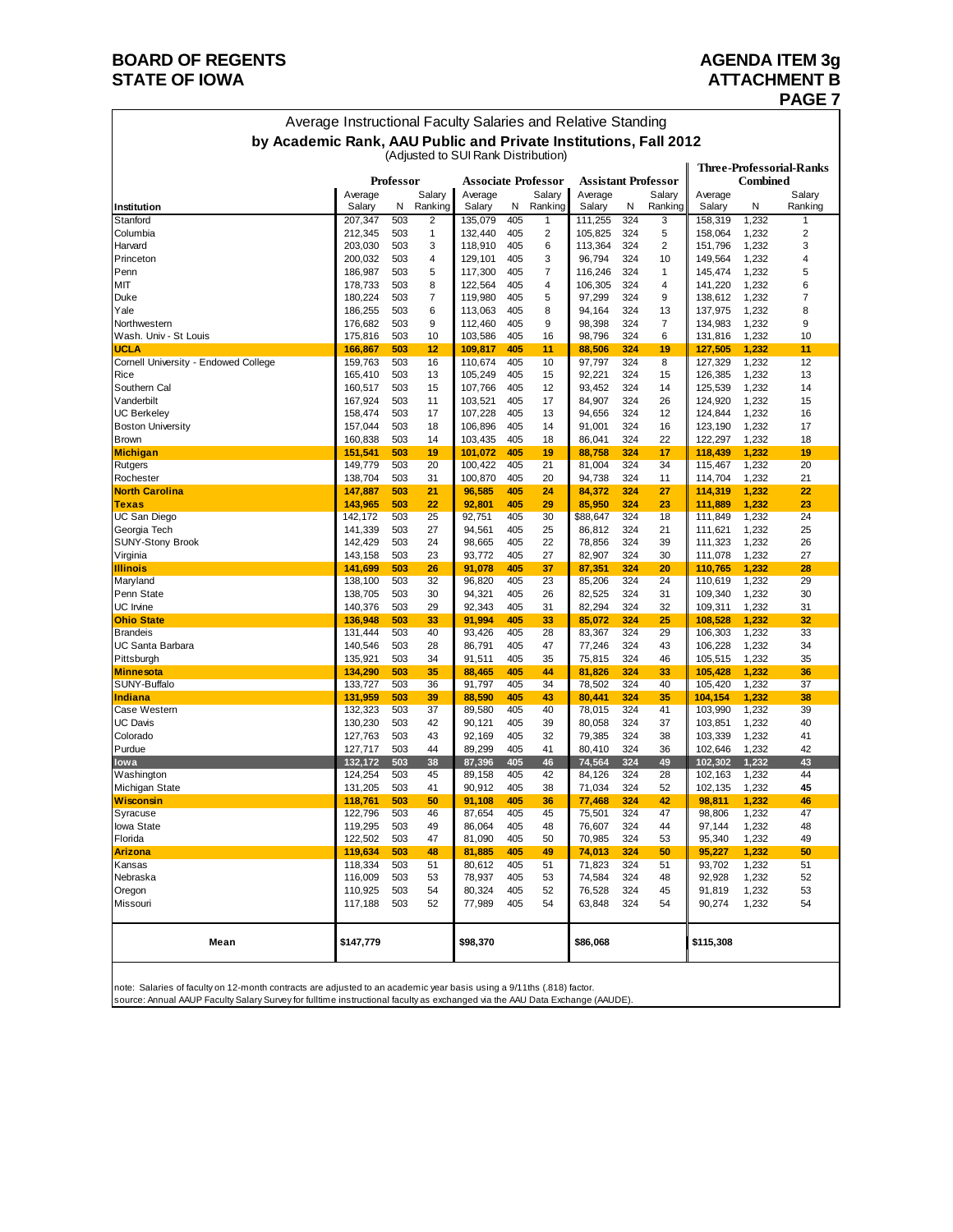### **BOARD OF REGENTS AGENDA ITEM 3g** STATE OF IOWA **ATTACHMENT C**

| Normalized for ISU Rank Distribution |                    |            |                                                                     |            |                                                           |            |                                 |                |              |
|--------------------------------------|--------------------|------------|---------------------------------------------------------------------|------------|-----------------------------------------------------------|------------|---------------------------------|----------------|--------------|
|                                      |                    |            | <b>Average Instructional Faculty Salaries and Relative Standing</b> |            |                                                           |            |                                 |                |              |
|                                      |                    |            | by Academic Rank, AAU Public and Private Institutions, Fall 2012    |            |                                                           |            |                                 |                |              |
| <b>AAUDE salaries, 2012</b>          | Professor          |            |                                                                     |            |                                                           |            | <b>Three-Professorial-Ranks</b> |                |              |
|                                      | Average            |            | Average                                                             |            | <b>Associate Professor Assistant Professor</b><br>Average |            | Average                         | Combined       | Salary       |
| Institution                          | Salary             | N          | Salary                                                              | N          | Salary                                                    | N          | Salary                          | Ν              | Ranking      |
| Stanford                             | 207,347            | 524        | 135,079                                                             | 393        | 111,255                                                   | 315        | 159,725                         | 1,232          | $\mathbf{1}$ |
| Columbia                             | 212,345            | 524        | 132,440                                                             | 393        | 105,825                                                   | 315        | 159,621                         | 1,232          | 2            |
| Harvard                              | 203,030            | 524        | 118,910                                                             | 393        | 113,364                                                   | 315        | 153,270                         | 1,232          | 3            |
| Princeton                            | 200,032            | 524        | 129,101                                                             | 393        | 96,794                                                    | 315        | 151,009                         | 1,232          | 4            |
| Chicago <sup>*</sup>                 | 203,600            | 524        | 117,600                                                             | 393        | 102,700                                                   | 315        | 150,368                         | 1,232          | 5            |
| Penn                                 | 186,987            | 524        | 117,300                                                             | 393        | 116,246                                                   | 315        | 146,670                         | 1,232          | 6            |
| Caltech <sup>*</sup>                 | 179,200            | 524        | 122,300                                                             | 393        | 112,800                                                   | 315        | 144,072                         | 1,232          | 7            |
| MIT                                  | 178,733            | 524        | 122,564                                                             | 393        | 106,305                                                   | 315        | 142,297                         | 1,232          | 8            |
| New York Univ. *<br>Duke             | 187,600<br>180,224 | 524<br>524 | 107,700<br>119,980                                                  | 393<br>393 | 105,300<br>97,299                                         | 315<br>315 | 141,070<br>139,804              | 1,232<br>1,232 | 9<br>10      |
| Yale                                 | 186,255            | 524        | 113,063                                                             | 393        | 94,164                                                    | 315        | 139,361                         | 1,232          | 11           |
| Northwestern                         | 176,682            | 524        | 112,460                                                             | 393        | 98,398                                                    | 315        | 136,180                         | 1,232          | 12           |
| Wash Univ - St. Louis                | 175,816            | 524        | 103,586                                                             | 393        | 98,796                                                    | 315        | 133,082                         | 1,232          | 13           |
| Cal - Los Angeles                    | 167,002            | 524        | 109,993                                                             | 393        | 88,844                                                    | 315        | 128,833                         | 1,232          | 14           |
| Cornell                              | 159,763            | 524        | 110,674                                                             | 393        | 97,797                                                    | 315        | 128,260                         | 1,232          | 15           |
| Rice                                 | 165,410            | 524        | 105,249                                                             | 393        | 92,221                                                    | 315        | 127,506                         | 1,232          | 16           |
| Southern Cal                         | 160,517            | 524        | 107,766                                                             | 393        | 93,452                                                    | 315        | 126,543                         | 1,232          | 17           |
| Vanderbilt                           | 167,924            | 524        | 103,521                                                             | 393        | 84,907                                                    | 315        | 126,154                         | 1,232          | 18           |
| Cal - Berkeley                       | 158,855            | 524        | 107,298                                                             | 393        | 94,694                                                    | 315        | 126,004                         | 1,232          | 19           |
| Boston U<br>Emory                    | 157,044<br>160,146 | 524<br>524 | 106,896<br>106,005                                                  | 393<br>393 | 91,001<br>85,403                                          | 315<br>315 | 124,161<br>123,765              | 1,232          | 20<br>21     |
| Brown                                | 160,838            | 524        | 103,435                                                             | 393        | 86,041                                                    | 315        | 123,403                         | 1,232<br>1,232 | 22           |
| Carnegie Mellon *                    | 146,500            | 524        | 101,800                                                             | 393        | 103,900                                                   | 315        | 121,349                         | 1,232          | 23           |
| Michigan                             | 151,541            | 524        | 101,072                                                             | 393        | 88,758                                                    | 315        | 119,389                         | 1,232          | 24           |
| Rutgers                              | 150,993            | 524        | 101,170                                                             | 393        | 81,681                                                    | 315        | 117,378                         | 1,232          | 25           |
| Rochester                            | 138,704            | 524        | 100,870                                                             | 393        | 94,738                                                    | 315        | 115,394                         | 1,232          | 26           |
| North Carolina                       | 147,887            | 524        | 96,585                                                              | 393        | 84,372                                                    | 315        | 115,283                         | 1,232          | 27           |
| Georgia Tech                         | 142,600            | 524        | 95,400                                                              | 393        | 89,700                                                    | 315        | 114,018                         | 1,232          | 28           |
| Cal - San Diego                      | 142,528            | 524        | 92,781                                                              | 393        | 88,663                                                    | 315        | 112,887                         | 1,232          | 29           |
| Texas                                | 143,965            | 524        | 92,801                                                              | 393        | 85,950                                                    | 315        | 112,811                         | 1,232          | 30           |
| <b>SUNY - Stony Brook</b>            | 142,429            | 524        | 98,665                                                              | 393        | 78,856                                                    | 315        | 112,214                         | 1,232          | 31           |
| Virginia<br><b>Illinois</b>          | 143,158<br>141,699 | 524<br>524 | 93,772<br>91,078                                                    | 393<br>393 | 82,907<br>87,351                                          | 315<br>315 | 111,999<br>111,656              | 1,232<br>1,232 | 32<br>33     |
| Maryland                             | 138,100            | 524        | 96,820                                                              | 393        | 85,206                                                    | 315        | 111,408                         | 1,232          | 34           |
| Cal - Irvine                         | 140,412            | 524        | 92,550                                                              | 393        | 82,424                                                    | 315        | 110,318                         | 1,232          | 35           |
| Penn State                           | 138,705            | 524        | 94,321                                                              | 393        | 82,525                                                    | 315        | 110,183                         | 1,232          | 36           |
| <b>Ohio State</b>                    | 136,948            | 524        | 91,994                                                              | 393        | 85,072                                                    | 315        | 109,344                         | 1,232          | 37           |
| Cal - Santa Barbara                  | 140,577            | 524        | 86,814                                                              | 393        | 77,246                                                    | 315        | 107,234                         | 1,232          | 38           |
| <b>Brandeis</b>                      | 131,444            | 524        | 93,426                                                              | 393        | 83,367                                                    | 315        | 107,024                         | 1,232          | 39           |
| Tulane <sup>*</sup>                  | 140,200            | 524        | 88,700                                                              | 393        | 74,000                                                    | 315        | 106,846                         | 1,232          | 40           |
| Cal - Davis                          | 132,975            | 524        | 91,425                                                              | 393        | 81,600                                                    | 315        | 106,585                         | 1,232          | 41           |
| Pittsburgh<br>Minnesota              | 135,921<br>134,290 | 524<br>524 | 91,511<br>88,465                                                    | 393<br>393 | 75,815<br>81,826                                          | 315<br>315 | 106,386<br>106,258              | 1,232<br>1,232 | 42<br>43     |
| SUNY - Buffalo                       | 133,727            | 524        | 91,797                                                              | 393        | 78,502                                                    | 315        | 106,232                         | 1,232          | 44           |
| Indiana                              | 131,959            | 524        | 88,590                                                              | 393        | 80,441                                                    | 315        | 104,953                         | 1,232          | 45           |
| Case                                 | 132,323            | 524        | 89,580                                                              | 393        | 78,015                                                    | 315        | 104,803                         | 1,232          | 46           |
| Colorado                             | 127,763            | 524        | 92,169                                                              | 393        | 79,385                                                    | 315        | 104,039                         | 1,232          | 47           |
| Purdue                               | 127,717            | 524        | 89,299                                                              | 393        | 80,410                                                    | 315        | 103,366                         | 1,232          | 48           |
| lowa                                 | 132, 172           | 524        | 87,396                                                              | 393        | 74,564                                                    | 315        | 103,159                         | 1,232          | 49           |
| <b>Michigan State</b>                | 131,205            | 524        | 90,912                                                              | 393        | 71,034                                                    | 315        | 102,967                         | 1,232          | 50           |
| Washington                           | 124,254            | 524        | 89,158                                                              | 393        | 84,126                                                    | 315        | 102,798                         | 1,232          | 51           |
| Syracuse                             | 122,796            | 524        | 87,654                                                              | 393        | 75,501                                                    | 315        | 99,493                          | 1,232          | 52           |
| <b>Wisconsin</b><br>Texas A&M *      | 118,761<br>122,200 | 524<br>524 | 91,108<br>84,500                                                    | 393<br>393 | 77,468                                                    | 315<br>315 | 99,382<br>98,259                | 1,232<br>1,232 | 53<br>54     |
| lowa State                           | 119,295            | 524        | 86,064                                                              | 393        | 75,600<br>76,607                                          | 315        | 97,780                          | 1,232          | 55           |
| Florida                              | 122,502            | 524        | 81,090                                                              | 393        | 70,985                                                    | 315        | 96,120                          | 1,232          | 56           |
| Arizona                              | \$119,634          | 524        | \$81,885                                                            | 393        | \$74,013                                                  | 315        | \$95,928                        | 1,232          | 57           |
| Kansas                               | 118,334            | 524        | 80,612                                                              | 393        | 71,823                                                    | 315        | 94,409                          | 1,232          | 58           |
| Nebraska                             | 116,009            | 524        | 78,937                                                              | 393        | 74,584                                                    | 315        | 93,592                          | 1,232          | 59           |
| Oregon                               | 110,925            | 524        | 80,324                                                              | 393        | 76,528                                                    | 315        | 92,369                          | 1,232          | 60           |
| Missouri                             | 117,188            | 524        | 77,989                                                              | 393        | 63,848                                                    | 315        | 91,046                          | 1,232          | 61           |
|                                      |                    |            |                                                                     |            |                                                           |            |                                 |                |              |
| North Carolina State*                | 120,600            | 524        | 87,300                                                              | 393        | 79,300                                                    | 315        | 99,418                          | 1,232          |              |
| institutions included, $n = 61$      |                    |            |                                                                     |            |                                                           |            |                                 |                |              |
| Mean                                 | \$149,601          | 524        | \$99,082                                                            | 393        | \$87,098                                                  | 315        | \$117,505                       | 1,232          |              |

Note: Salaries of faculty on 12-month contracts are adjusted using a 9/11 factor, unless specified otherw ise by the reporting institution. \* North Carolina State University is not a member of the AAU but is included here as a peer institution.

Source: Annual AAUP Faculty Salary Surveys as exchanged via the AAU Data Exchange (AAUDE).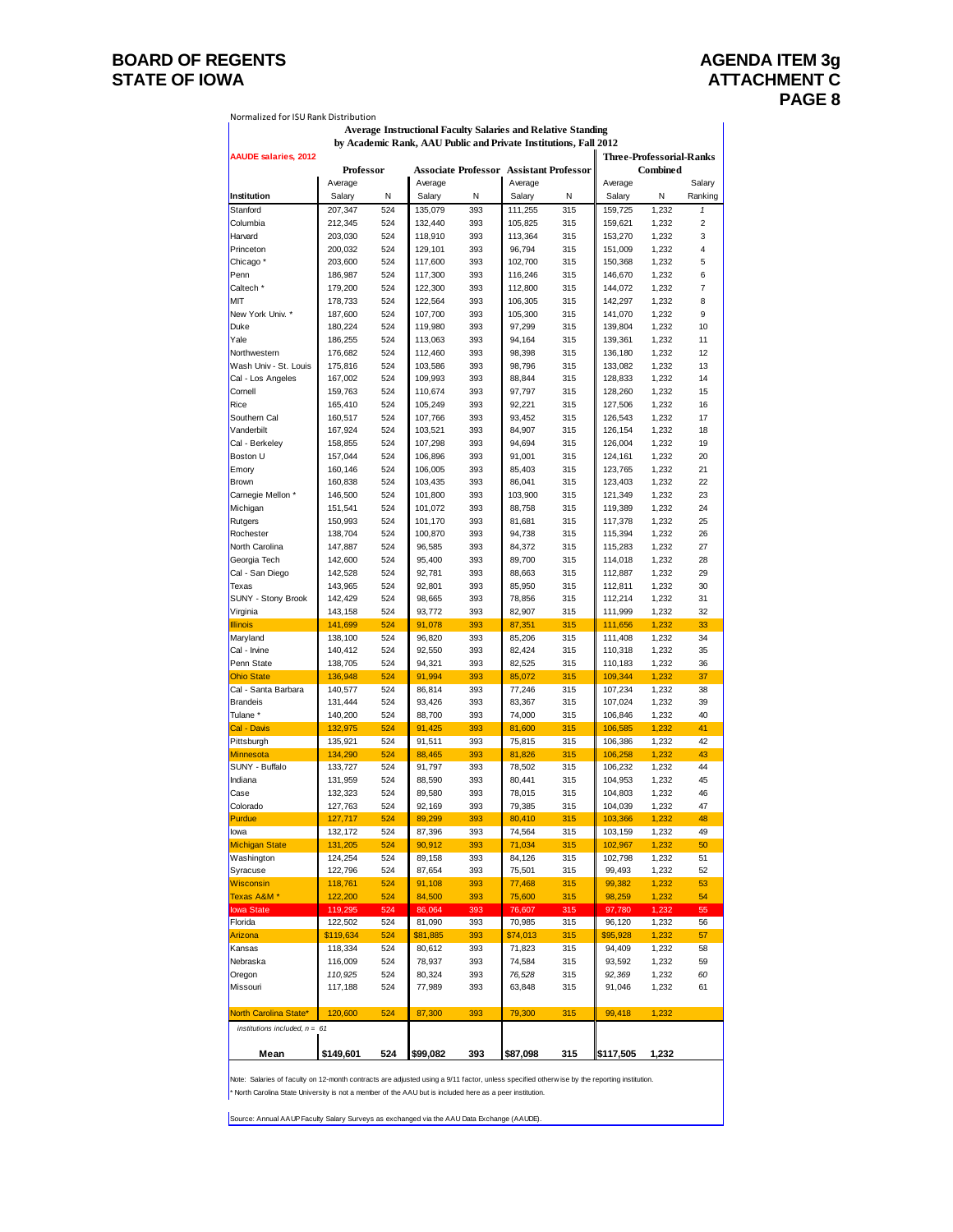### **BOARD OF REGENTS AGENDA ITEM 3g STATE OF IOWA ATTACHMENT D**

# **PAGE 9**

#### **Average Faculty Salaries by Academic Rank, FY 2013 (Peer institutions as listed by Education Trust\*) Peers Adjusted to UNI Rank Distribution**

|                                            |                   |          | <b>Three Ranks Combined</b> |                   |          | <b>Assistant Professor</b> | <b>Associate Professor</b> |          |                   |                   | Professor |                   |
|--------------------------------------------|-------------------|----------|-----------------------------|-------------------|----------|----------------------------|----------------------------|----------|-------------------|-------------------|-----------|-------------------|
| University                                 | Average<br>Salary | UNI<br>N | Salary<br>Ranking           | Average<br>Salary | UNI<br>N | Salary<br>Ranking          | Average<br>Salary          | UNI<br>N | Salary<br>Ranking | Average<br>Salary | UNI<br>N  | Salary<br>Ranking |
| University of Alabama                      | 100,132           | 478      | $\mathbf{1}$                | 68,200            | 114      | 6                          | 90,400                     | 195      | $\overline{2}$    | 132,900           | 169       | 1                 |
| University of California - Riverside       | 99,024            | 478      | 2                           | 77,900            | 114      | 1                          | 83,400                     | 195      | 3                 | 131,300           | 169       | $\overline{2}$    |
| University of New Hampshire                | 97,996            | 478      | 3                           | 76,900            | 114      | 2                          | 92,300                     | 195      | 1                 | 118,800           | 169       | 3                 |
| University of Mississippi-Main             | 88,696            | 478      | 5                           | 67,600            | 114      | 9                          | 80,400                     | 195      | 9                 | 112,500           | 169       | 5                 |
| West Virginia University                   | 88,528            | 478      | 6                           | 66,300            | 114      | 14                         | 83,000                     | 195      | $\overline{4}$    | 109,900           | 169       | $\overline{7}$    |
| Kent State University-Main                 | 86,963            | 478      | $\overline{7}$              | 69,000            | 114      | 4                          | 80,100                     | 195      | 11                | 107,000           | 169       | 8                 |
| University of North Carolina-Greensboro    | 86,455            | 478      | 8                           | 66,300            | 114      | 15                         | 77,400                     | 195      | 14                | 110,500           | 169       | 6                 |
| West Chester University of Pennsylvania    | 86,108            | 478      | 9                           | 66,600            | 114      | 12                         | 82,700                     | 195      | 5                 | 103,200           | 169       | 11                |
| Bloomsburg University of Pennsylvania      | 84,837            | 478      | 10                          | 62,800            | 114      | 23                         | 81,200                     | 195      | 8                 | 103,900           | 169       | 9                 |
| Indiana University of Pennsylvania-Main    | 84,639            | 478      | 11                          | 61,100            | 114      | 29                         | 82,400                     | 195      | 6                 | 103,100           | 169       | 13                |
| North Dakota State University-Main         | 84,617            | 478      | 12                          | 68,900            | 114      | 5                          | 77,700                     | 195      | 12                | 103,200           | 169       | 12                |
| <b>Ohio University</b>                     | 84,533            | 478      | 13                          | 68,000            | 114      | $\overline{7}$             | 77,500                     | 195      | 13                | 103,800           | 169       | 10                |
| Kutztow n University of Pennsylvania       | 83,396            | 478      | 14                          | 60,200            | 114      | 35                         | 80,400                     | 195      | 10                | 102,500           | 169       | 14                |
| <b>Central Michigan University</b>         | 82,591            | 478      | 15                          | 67,200            | 114      | 11                         | 76,500                     | 195      | 16                | 100,000           | 169       | 16                |
| Oakland University                         | 82,426            | 478      | 16                          | 64,900            | 114      | 17                         | 76,400                     | 195      | 17                | 101,200           | 169       | 15                |
| Northern Illinois University               | 81,782            | 478      | 17                          | 67,700            | 114      | 8                          | 75,700                     | 195      | 19                | 98,300            | 169       | 18                |
| Grand Valley State University              | 80,251            | 478      | 19                          | 63,900            | 114      | 20                         | 75,900                     | 195      | 18                | 96,300            | 169       | 20                |
| Mississippi State University               | 80,083            | 478      | 20                          | 65,100            | 114      | 16                         | 74,700                     | 195      | 22                | 96,400            | 169       | 19                |
| Florida A & M University                   | 79,566            | 478      | 21                          | 61,200            | 114      | 28                         | 77,100                     | 195      | 15                | 94,800            | 169       | 23                |
| <b>University of North Texas</b>           | 79,412            | 478      | 22                          | 59,700            | 114      | 37                         | 73,700                     | 195      | 24                | 99,300            | 169       | 17                |
| Western Illinois University                | 77,812            | 478      | 24                          | 60.700            | 114      | 33                         | 73,700                     | 195      | 23                | 94,100            | 169       | 25                |
| Eastern Illinois University                | 77,735            | 478      | 25                          | 64,300            | 114      | 19                         | 73,400                     | 195      | 25                | 91,800            | 169       | 30                |
| <b>Illinois State University</b>           | 77,185            | 478      | 26                          | 67,400            | 114      | 10                         | 70,500                     | 195      | 31                | 91,500            | 169       | 31                |
| University of Nebraska-Omaha               | 77,016            | 478      | 27                          | 64,900            | 114      | 18                         | 75,100                     | 195      | 21                | 87,400            | 169       | 36                |
| California State University - Fresno       | 76,743            | 478      | 28                          | 63,300            | 114      | 21                         | 70,600                     | 195      | 30                | 92,900            | 169       | 26                |
| <b>Indiana State University</b>            | 76,312            | 478      | 29                          | 63,200            | 114      | 22                         | 69,600                     | 195      | 34                | 92,900            | 169       | 27                |
| University of Northern Iowa                | 76,228            | 478      | 30                          | 61,300            | 114      | 27                         | 72,500                     | 195      | 27                | 90,600            | 169       | 32                |
| University of Minnesota-Duluth             | 75,191            | 478      | 32                          | 57,100            | 114      | 43                         | 71,200                     | 195      | 29                | 92,000            | 169       | 28                |
| <b>Northern Arizona University</b>         | 75,147            | 478      | 33                          | 57,600            | 114      | 41                         | 68,200                     | 195      | 40                | 95,000            | 169       | 22                |
| Bow ling Green State University-Main       | 74,468            | 478      | 34                          | 58,000            | 114      | 40                         | 68,900                     | 195      | 36                | 92,000            | 169       | 29                |
| SUNY College At Oswego                     | 74,291            | 478      | 35                          | 56,600            | 114      | 44                         | 70,500                     | 195      | 32                | 90,600            | 169       | 33                |
| South Dakota State University              | 72,766            | 478      | 36                          | 62,200            | 114      | 25                         | 69,900                     | 195      | 33                | 83,200            | 169       | 43                |
| <b>Ball State University</b>               | 72,538            | 478      | 37                          | 56,000            | 114      | 46                         | 69,500                     | 195      | 35                | 87,200            | 169       | 37                |
| Radford University                         | 71,031            | 478      | 39                          | 60,500            | 114      | 34                         | 68,200                     | 195      | 39                | 81,400            | 169       | 46                |
| Tennessee Technological University         | 71,016            | 478      | 40                          | 56,300            | 114      | 45                         | 68,800                     | 195      | 37                | 83,500            | 169       | 42                |
| The University of Montana-Missoula**       | 70,696            | 478      | 41                          | 61,000            | 114      | 30                         | 65,700                     | 195      | 43                | 83,000            | 169       | 44                |
| Georgia Southern University                | 70,112            | 478      | 42                          | 60,800            | 114      | 32                         | 66,900                     | 195      | 42                | 80,100            | 169       | 47                |
| Murray State University                    | 69,267            | 478      | 44                          | 55,000            | 114      | 50                         | 65,100                     | 195      | 45                | 83,700            | 169       | 41                |
| University of Northern Colorado            | 69,167            | 478      | 45                          | 53,600            | 114      | 51                         | 64,200                     | 195      | 47                | 85,400            | 169       | 38                |
| Northern Michigan University               | 69,156            | 478      | 46                          | 55,400            | 114      | 48                         | 65,200                     | 195      | 44                | 83,000            | 169       | 45                |
| University of Wisconsin-Whitew ater        | 68,342            | 478      | 47                          | 62,400            | 114      | 24                         | 64,400                     | 195      | 46                | 76,900            | 169       | 49                |
| University of Central Arkansas             | 66,952            | 478      | 48                          | 56.000            | 114      | 47                         | 63,000                     | 195      | 49                | 78.900            | 169       | 48                |
| University of Wisconsin-Oshkosh            | 64,893            | 478      | 49                          | 58,200            | 114      | 39                         | 61,000                     | 195      | 50                | 73,900            | 169       | 50                |
| University of Wisconsin-Eau Claire         | 64,150            | 478      | 50                          | 59,100            | 114      | 38                         | 60,300                     | 195      | 51                | 72,000            | 169       | 51                |
| University of Wisconsin-Stout              | 62,567            | 478      | 51                          | 55,300            | 114      | 49                         | 60,200                     | 195      | 52                | 70,200            | 169       | 53                |
| University of West Georgia                 | 61,577            | 478      | 52                          | 52,200            | 114      | 52                         | 58,200                     | 195      | 53                | 71,800            | 169       | 52                |
| Montana State University-Bozeman           | 60,922            | 478      | 53                          | 6,200             | 114      | 54                         | 67,800                     | 195      | 41                | 89,900            | 169       | 34                |
| University of Wisconsin-Stevens Point      | 59,695            | 478      | 54                          | 52,200            | 114      | 53                         | 57,400                     | 195      | 54                | 67,400            | 169       | 54                |
| University of North Carolina-Charlotte***  |                   |          |                             |                   |          |                            |                            |          |                   |                   |           |                   |
| East Carolina University***                |                   |          |                             |                   |          |                            |                            |          |                   |                   |           |                   |
| University of North Carolina-Wilmington*** |                   |          |                             |                   |          |                            |                            |          |                   |                   |           |                   |
| Appalachian State University***            |                   |          |                             |                   |          |                            |                            |          |                   |                   |           |                   |
| Saint Cloud State University***            |                   |          |                             |                   |          |                            |                            |          |                   |                   |           |                   |
| Winona State University***                 |                   |          |                             |                   |          |                            |                            |          |                   |                   |           |                   |
| Mean                                       | 77,188            |          |                             | 60,965            |          |                            | 72,477                     |          |                   | 93,567            |           |                   |

\*Peer institutions from the report titled *A Matter of Degrees: Improving Graduation Rates in Four-Year Colleges and Universities* , Education Trust, May 2004. \*\*Univ ersity of Montana-Missoula is usually referred to as "U Montana", w hich w as used in this sheet.

\*\*\*Institutions not in the report (University of North Carolina-Charlotte, East Carolina University, University of North Carolina-Wilmington, Appalachian State University, Saint Cloud State I and Winona State Univ ersity ).

Dollar amounts are denoted in thousands.

Definition of peer institutions: "Competitive" student selectivity, Masters-degree granting, between 5,000 and 14,000 students, and a median SAT score between 1,000 and 1,100. Data Source: ACADEME, AAUP, March-April 2013.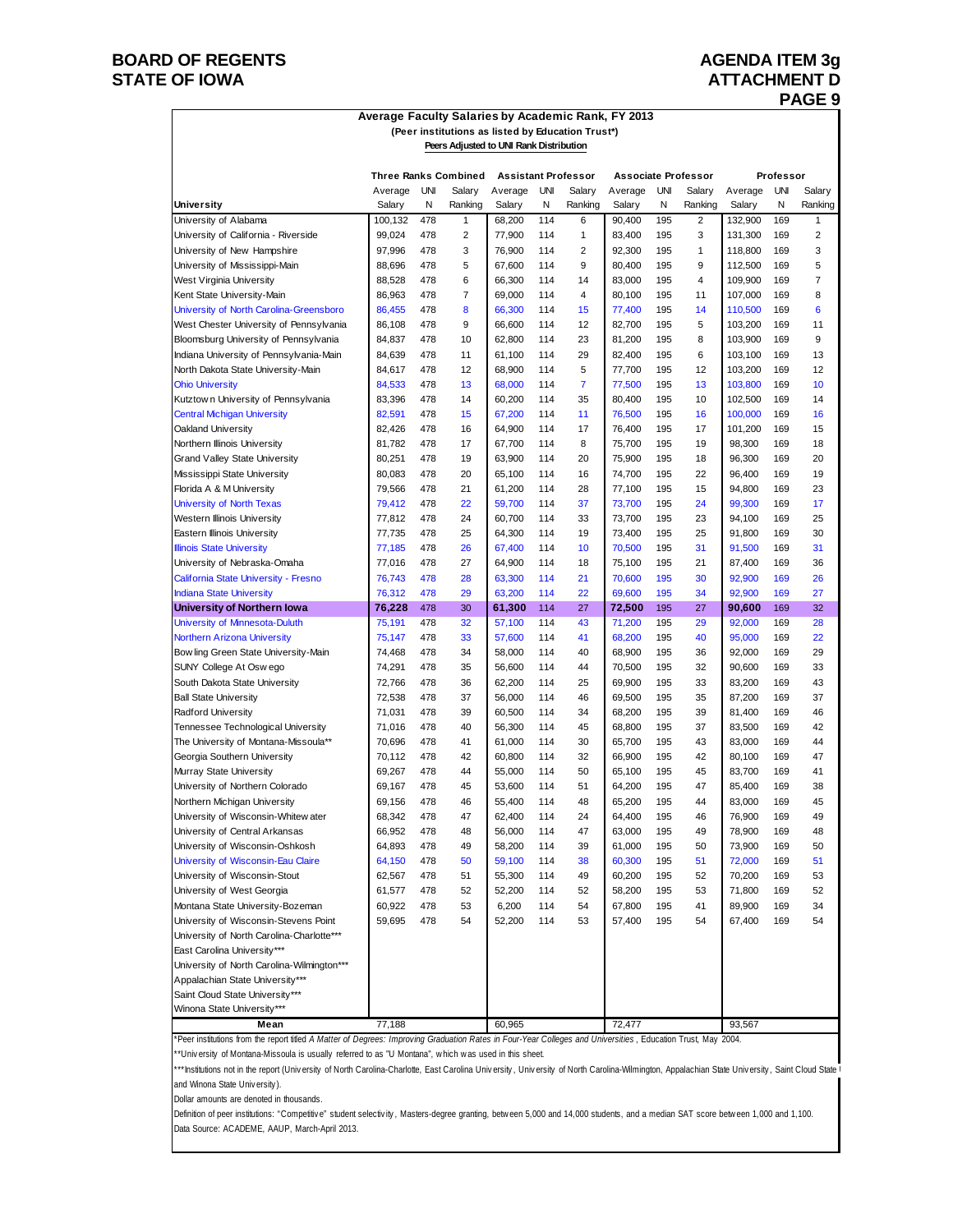### **BOARD OF REGENTS** AGENDA ITEM 3g **STATE OF IOWA** AND **ATTACHMENT E**



### **UNIVERSITY OF IOWA FACULTY SALARY AS A PERCENT OF PEER AVERAGE FY 2013**

\*Percentiles by rank do not include the College of Dentistry \*Peer averages are adjusted to Iowa rank distribution, with the exception of the College of Law

Source: Association of American Universities Data Exchange -- AAUDE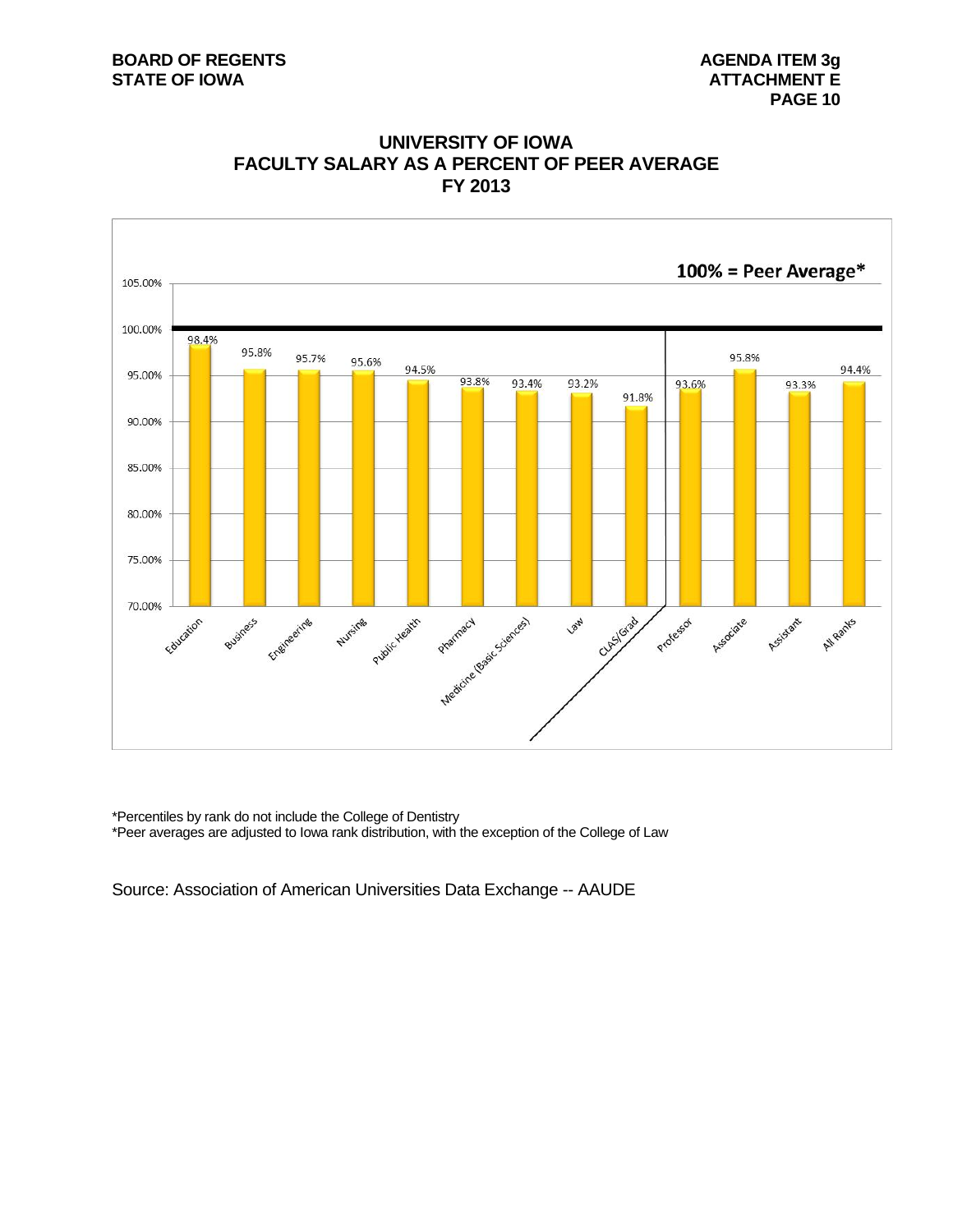

**IOWA STATE UNIVERSITY** Faculty Salary as a Percent of Peer Average - FY 2013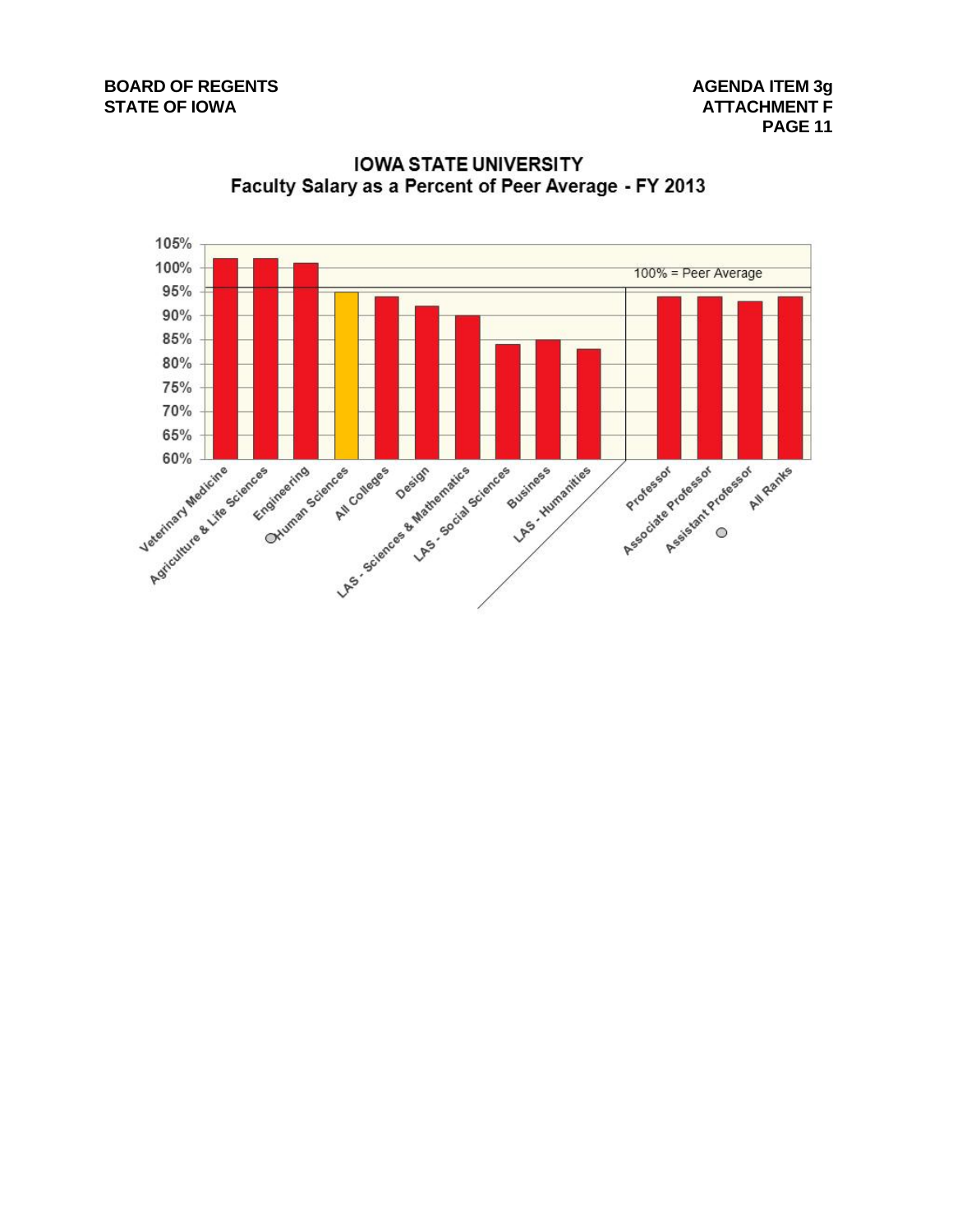| AVERAGE FACULTY SALARY INCREASES IN PEER INSTITUTIONS |                   |         |         |                  |         |
|-------------------------------------------------------|-------------------|---------|---------|------------------|---------|
|                                                       | FY 2010 - FY 2014 |         |         |                  |         |
|                                                       | FY 2010           | FY 2011 | FY 2012 | FY 2013          | FY 2014 |
| <b>SUI PEER GROUP</b>                                 |                   |         |         |                  |         |
| Indiana University, Bloomington                       | 0.00%             | 3.00%   | 1.50%   | 2.20%            | 2.50%   |
| Ohio State University, Main Campus                    | 2.50%             | 2.00%   | 2.00%   | 3.00%            | 2.00%   |
| University of Arizona                                 | 0.00%             | 0.00%   | 0.00%   | 0.00%            | 3.00%   |
| University of California, Los Angeles                 | 1.78%             | 0.00%   | 4.78%   | 1.75%            | 3.50%   |
| University of Illinois, Urbana                        | 0.00%             | 2.50%   | 4.40%   | 2.50%            | 2.75%   |
| <b>UNIVERSITY OF IOWA</b>                             | 0.00%             | 2.50%   | 3.13%   | 2.38%            | 2.10%   |
| University of Michigan, Ann Arbor                     | 2.75%             | n/a     | n/a     | n/a              | n/a     |
| University of Minnesota, Twin Cities                  | 0.00%             | 2.00%   | 0.00%   | 2.50%            | 2.50%   |
| University of North Carolina - Chapel Hill            | 0.00%             | 0.00%   | 0.00%   | 2.00%            | 1.00%   |
| University of Texas, Austin                           | 0.00%             | n/a     | 2.60%   | 2.19%            | n/a     |
| University of Wisconsin, Madison                      | 0.00%             | 0.00%   | 0.00%   | 0.00%            | 1.00%   |
|                                                       |                   |         |         |                  |         |
| <b>ISU PEER GROUP</b>                                 |                   |         |         |                  |         |
| <b>IOWA STATE UNIVERSITY</b>                          | 0.00%             | 1.90%   | 2.30%   | 2.40%            | 3.20%   |
| Michigan State University                             | 2.00%             | 0.00%   | 2.00%   | 2.50%            | 2.75%   |
| North Carolina State University                       | 0.00%             | 0.00%   | 0.00%   | 1.80%            | n/a     |
| Ohio State University, Main Campus                    | 2.50%             | 2.00%   | 2.00%   | 3.00%            | 2.00%   |
| <b>Purdue Univesity, Main Campus</b>                  | 0.00%             | 0.00%   | 2.00%   | 2.30%            | 1.00%   |
| Texas A&M                                             | 2.00%             | 0.00%   | 0.00%   | n/a              | n/a     |
| University of Arizona                                 | 0.00%             | 0.00%   | 0.00%   | 0.00%            | 3.00%   |
| University of California, Davis                       | 1.78%             | 0.00%   | 4.78%   | $\overline{n}/a$ | n/a     |
| University of Illinois, Urbana                        | 0.00%             | 2.50%   | 4.40%   | 2.50%            | 2.75%   |
| University of Minnesota, Twin Cities                  | 0.00%             | 2.00%   | 0.00%   | 2.50%            | 2.50%   |
| University of Wisconsin, Madison                      | 0.00%             | 0.00%   | 0.00%   | 0.00%            | 1.00%   |
|                                                       |                   |         |         |                  |         |
| <b>UNI PEER GROUP</b>                                 |                   |         |         |                  |         |
| California State University, Fresno                   | n/a               | n/a     | n/a     | 0.00%            | n/a     |
| Central Michigan University                           | 3.00%             | 3.00%   | n/a     | 1.25%            | 1.50%   |
| <b>Illinois State University</b>                      | 0.00%             | 2.50%   | 3.00%   | 0.00%            | n/a     |
| Indiana State University, Terre Haute                 | n/a               | n/a     | n/a     | n/a              | n/a     |
| Northern Arizona Univesity                            | $0.00\%$          | n/a     | 3.50%   | $0.00\%$         | 5.00%   |
| Ohio University, Athens                               | 0.00%             | 1.00%   | 3.90%   | 2.50%            | 2.00%   |
| University of Minnsota, Duluth                        | n/a               | n/a     | 2.00%   | n/a              | n/a     |
| University of North Carolina, Greensboro              | n/a               | n/a     | 0.00%   | 1.20%            | 0.00%   |
| University of North Texas                             | 2.00%             | 0.00%   | 0.00%   | 3.00%            | 0.00%   |
| UNIVERSITY OF NORTHERN IOWA                           | 0.00%             | 3.00%   | 2.90%   | 3.52%            | 2.00%   |
| University of Wisconsin, Eau Claire                   | 0.00%             | 0.00%   | 0.00%   | 0.00%            | 1.00%   |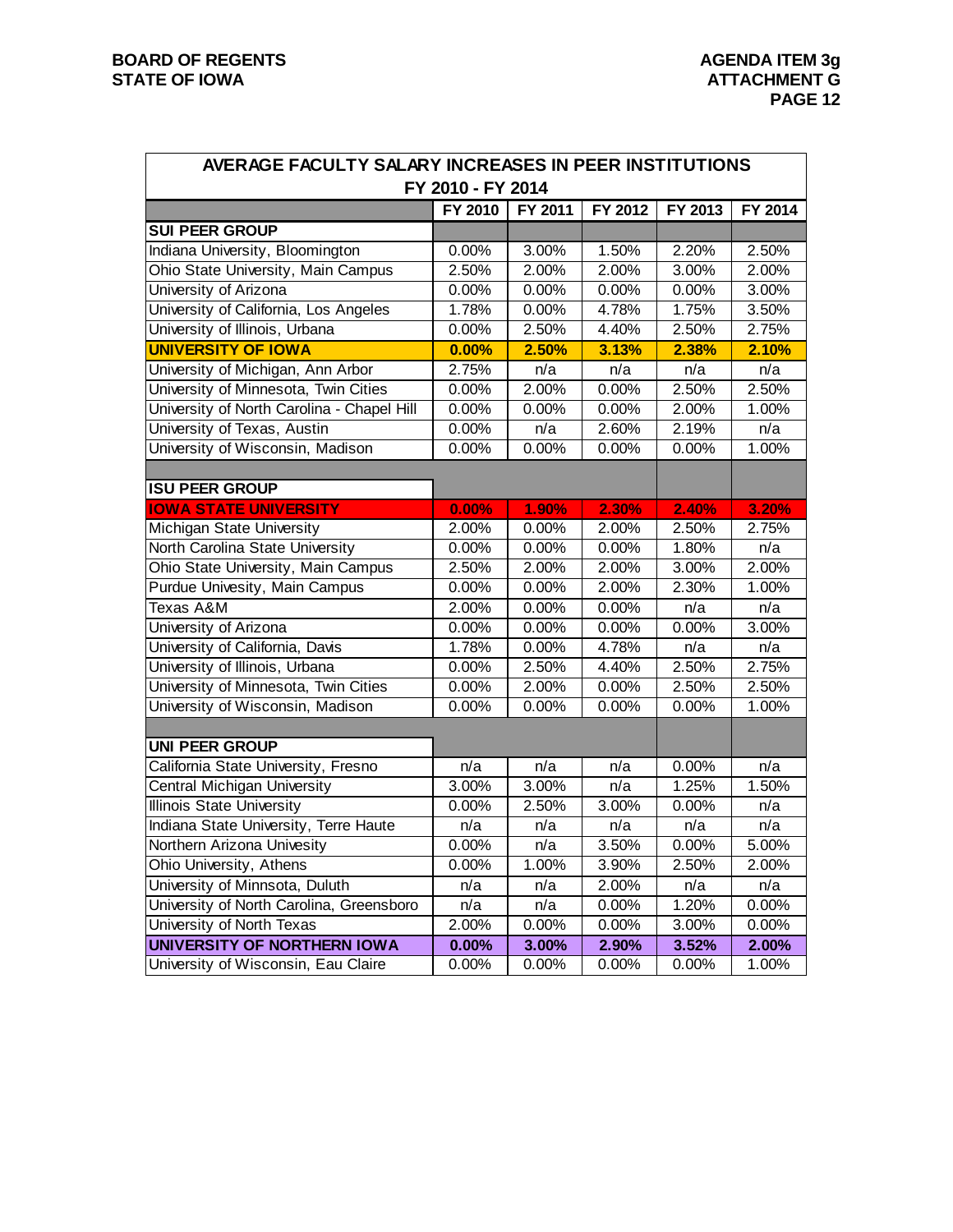### **BOARD OF REGENTS** AGENDA ITEM 3g **STATE OF IOWA ATTACHMENT H**

### **REGENT INSTITUTIONS COMPARISON GROUPS AVERAGE FACULTY SALARIES, 2012-13 AVERAGE FACULTY TOTAL COMPENSATION, 2012-13**

|                                                                 |                        | Rank                |             | <b>Average Faculty</b><br>Total |                   |
|-----------------------------------------------------------------|------------------------|---------------------|-------------|---------------------------------|-------------------|
|                                                                 | <b>Average Faculty</b> | Average             | Benefits as | Compensation                    | <b>Rank Total</b> |
| <b>COMPARISON GROUPS</b>                                        | Salary (all ranks)     | <b>Salary</b>       | % of Salary | (1)                             | Compensation      |
| University of California, Los Angeles                           | 142,303                | $\mathbf{1}$        | 34.50%      | 191,685                         |                   |
| University of Michigan, Ann Arbor                               | 122,688                | $\overline{2}$      | 23.80%      | 151,854                         | $\overline{2}$    |
| University of North Carolina, Chapel Hill                       | 117,624                | $\overline{4}$      | 25.30%      | 147,345                         | 3                 |
| University of Illinois, Urbana                                  | 113,100                | 5                   | 29.50%      | 146,500                         | 4                 |
| University of Minnesota, Twin Cities                            | 107,400                | $\overline{7}$      | 36.30%      | 146,352                         | 5                 |
| University of Texas, Austin                                     | 117,705                | 3                   | 19.80%      | 140,975                         | $\overline{6}$    |
| Ohio State University, Main Campus                              | 110,300                | 6                   | 25.20%      | 138,200                         | $\overline{7}$    |
| Indiana University, Bloomington                                 | 106,245                | 8                   | 26.00%      | 133,853                         | 8                 |
| <b>UNIVERSITY OF IOWA</b>                                       | 102,302                | 10                  | 29.00%      | 131,946                         | 9                 |
| University of Wisconsin                                         | 102,800                | 9                   | 26.20%      | 129,600                         | $\overline{10}$   |
| University of Arizona                                           | 97,700                 | 11                  | 29.60%      | 126,600                         | 11                |
|                                                                 |                        |                     |             |                                 |                   |
| University of California, Davis                                 | 116,200                | 1                   | 36.40%      | 158,500                         | $\mathbf{1}$      |
| University of Illinois, Urbana                                  | 113,100                | $\overline{2}$      | 29.50%      | 146,500                         | $\overline{2}$    |
| University of Minnesota, Twin Cities                            | 107,400                | 4                   | 36.30%      | 146,352                         | 3                 |
| Ohio State University, Main Campus                              | 110,300                | 3                   | 25.20%      | 138,200                         | 4                 |
| Michigan State University                                       | 101,500                | $\overline{7}$      | 33.30%      | 135.300                         | 5                 |
| Purdue University, Main Campus                                  | 104,200                | 5                   | 27.80%      | 133,200                         | 6                 |
| University of Wisconsin                                         | 102,800                | 6                   | 26.20%      | 129,600                         | $\overline{7}$    |
| North Carolina State University                                 | 99,800                 | 9                   | 26.90%      | 126,600                         | 8                 |
| University of Arizona                                           | 97,700                 | 11                  | 29.60%      | 126,600                         | 9                 |
| <b>IOWA STATE UNIVERSITY</b>                                    | 97.800                 | 10                  | 29.20%      | 126,400                         | 10                |
| Texas A & M                                                     | 100,000                | 8                   | 18.60%      | 118,600                         | 11                |
| Central Michigan University                                     | 85,400                 | 1                   | 35.00%      | 115,300                         | $\mathbf{1}$      |
| Indiana State University, Terre Haute                           |                        | 9                   | 51.70%      | 115,100                         | $\overline{2}$    |
| Ohio University, Athens                                         | 75,800<br>83,700       |                     | 33.30%      | 111,600                         | 3                 |
| University of North Carolina, Greensboro                        | 85,000                 | 3<br>$\overline{2}$ | 28.10%      | 108,800                         | 4                 |
| University of Minnesota, Duluth                                 | 69,700                 | $\overline{10}$     | 52.40%      |                                 | 5                 |
| California State University, Fresno                             | 79,300                 | $\overline{4}$      | 40.50%      | 106,200<br>105,700              | 6                 |
|                                                                 |                        |                     | 32.80%      |                                 | $\overline{7}$    |
| Illinois State University<br><b>UNIVERSITY OF NORTHERN IOWA</b> | 76,700<br>76,200       | 6<br>$\overline{7}$ | 30.30%      | 101,900<br>99,300               | 8                 |
| Northern Arizona University                                     | 75,900                 | $\overline{8}$      | 30.90%      | 99,300                          | 8                 |
| University of North Texas                                       | 79,300                 | $\overline{4}$      | 19.40%      | 94,600                          | 10                |
| University of Wisconsin, Eau Claire                             | 63,900                 | 11                  | 34.70%      | 86,000                          | 11                |
|                                                                 |                        |                     |             |                                 |                   |

Source: SUI and ISU -- AAUP Faculty Compensation Survey acquired through AAU Data Exchange

UNI -- Academe,Bulletin of the American Association University Professors, March-April 2013

(1) Total compensation includes [a] retirement contributions; [b] medical insurance; [c] disability income protection

[d] tuition for faculty dependents; [e] dental insurance; [f] social security; [g] unemployment insurance; [h] group life insurance

[i] w orkers compensation premiums; [j] other benefits such as moving expenses